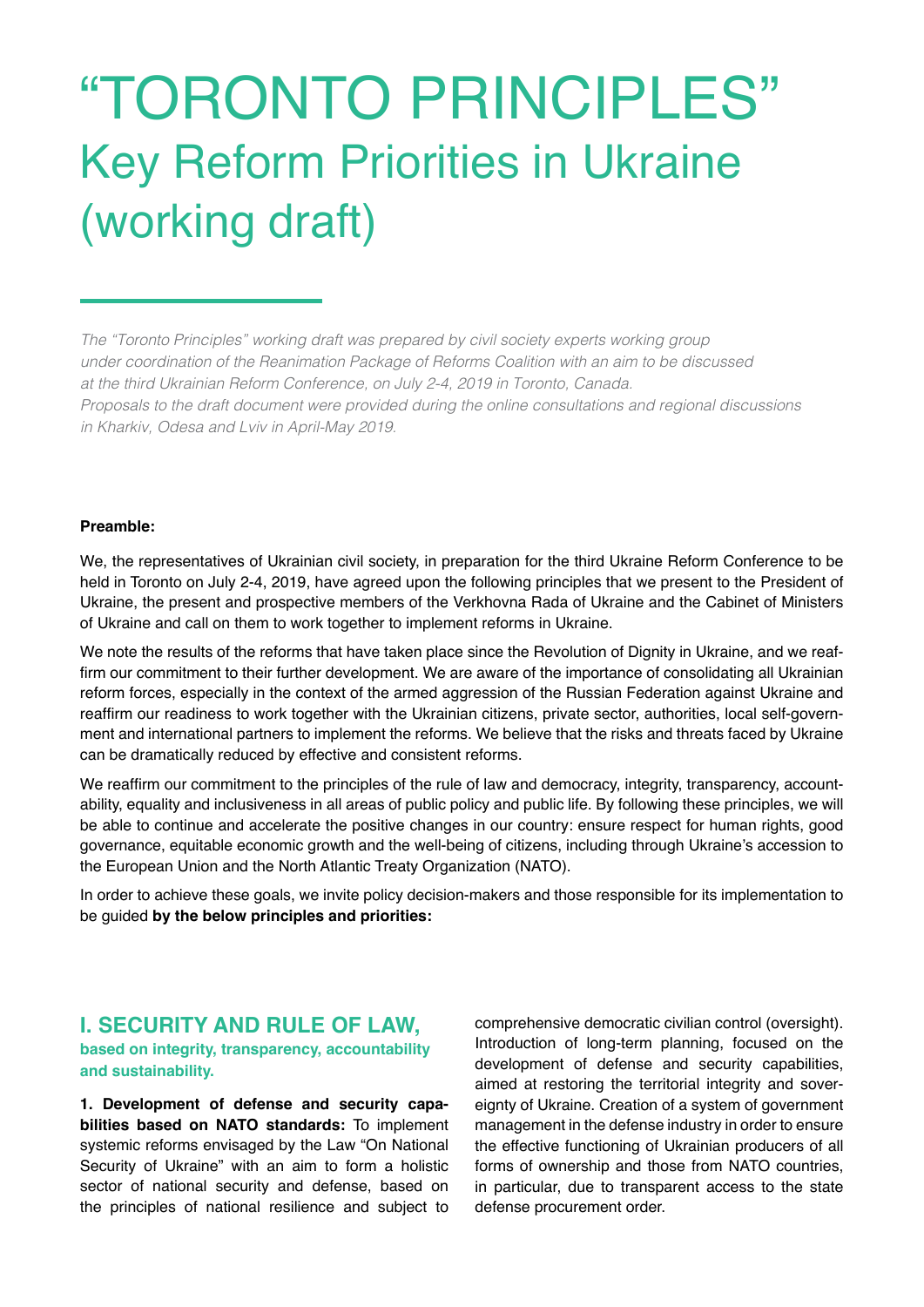**2. Implement comprehensive steps to reform justice sector:** To ensure access to justice, independence, integrity and accountability of judges, prosecutors and lawyers: continue to depoliticize the judiciary; increase the effectiveness of its renewal by empowering those that are most trusted by society (representatives of civil society and foreign experts); as well as re-launch qualification assessment of judges whose integrity is in doubt. Reform the bar system. Modernize legal education and rules of access to legal professions in accordance with the international standards. Enhance the functional capacity of law enforcement agencies through the introduction of international standards and approaches to conducting investigative and secret activities, as well as ensure the independence of the prosecutor's office through its depoliticization. Reform the penitentiary system to ensure the rehabilitation of convicts and their re-integration into society.

**3. Improve the effectiveness of anticorruption infrastructure:** To ensure that all elements of the anticorruption infrastructure (NACP, NABU, SAP, HACC, ARMA, authorized departments engaged in the prevention of corruption in governmental bodies) are professional, independent, effective, and devoid of political interference, in order to prevent and counteract corruption. It is thus necessary to restart the NACP; re-select SAP management under a new legal procedure; as well as ensure the independence of both bodies. It is also necessary to prevent attempts to eliminate anti-corruption legislation and institutions such as NABU. HACC must be provided with the necessary resources in full, and select a head and employees for the court administration based on an open and transparent competition. Lastly, it is necessary to carry out a comprehensive SSU reform to deprive it of atypical anticorruption and economic powers.

# **ІІ. DEMOCRACY AND GOOD**

**GOVERNANCE based on equality, inclusiveness, citizen engagement in policy making, and independence of democratic institutions.**

**4. Completion of complex electoral reform:** To ensure equal conditions for exercising political rights of citizens, including women's political empowerment and participation, inevitability of punishment for committing crimes against electoral rights, proportionality and efficiency of sanctions for the law violations. To introducte a proportional electoral system with open regional lists designed to strengthen the link between political forces and voters, advocate the electoral rights of internally displaced persons and migrant workers, as well as the effective functioning of electoral justice. To support increased transparency and accountability

in political parties and electoral campaign funding. It is necessary to limit the election funds spent on election campaigning and increase transparency of such expenditures.

**5. Parliamentary reform:** To update the Roadmap on Internal Reform of the Verkhovna Rada of Ukraine, in particular approve a new concept of the legislative process; adopt the Law "On Peculiarities of Civil Service in the Apparatus of the Verkhovna Rada"; develop and approve the Code of Ethics for Members of Parliament.

**6. Continued public administration reform:** To complete the reform of ministries in accordance with the approved government concept, develop and approve new Rules of Procedure of the Cabinet of Ministers of Ukraine with a view to introducing transparent government procedures for effective public policy making and implementation based on policy analysis and strategic planning. Ensure transparency, accountability and effectiveness of public policy implementation by all central executive authorities. Increase professionalism and accessibility of the public service through transparent competitive selection, qualitative assessment of the public servants' performance, as well as through their professional training. Regulate the administrative procedure on a legislative basis.

**7. Decentralization completion:** To complete the reform of local self-government and territorial arrangement of power at the basic and subregional levels; introduce appropriate control regarding the legality of decisions of local self-government bodies and improve the system of financing of the state regional policy. Clearly delineate the powers between the various levels of executive power and local self-government bodies based on the principle of subsidiarity. Constitutional changes need to be adopted to complete the reform and make it irreversible.

**8. Intensification of the e-democracy and e-governance development:** To ensure the best practices of e-engagement of citizens in decision-making at an early stage (e-petition, e-consultations); ensure participation of residents in participatory budgets. To develop the proper infrastructure for e-consultations, e-referendum and e-elections. Introduce of blockchain technologies. To develop the "digital by default" policy, ensuring interoperability of the state and local registries, administrative services online.

**9. Development and protection of civil society:**  To ensure favorable legal environment for the development of civil society, in particular through further simplification of legislation regarding civil society organizations and their financial sustainability, abolition of public electronic declarations for anti-corruption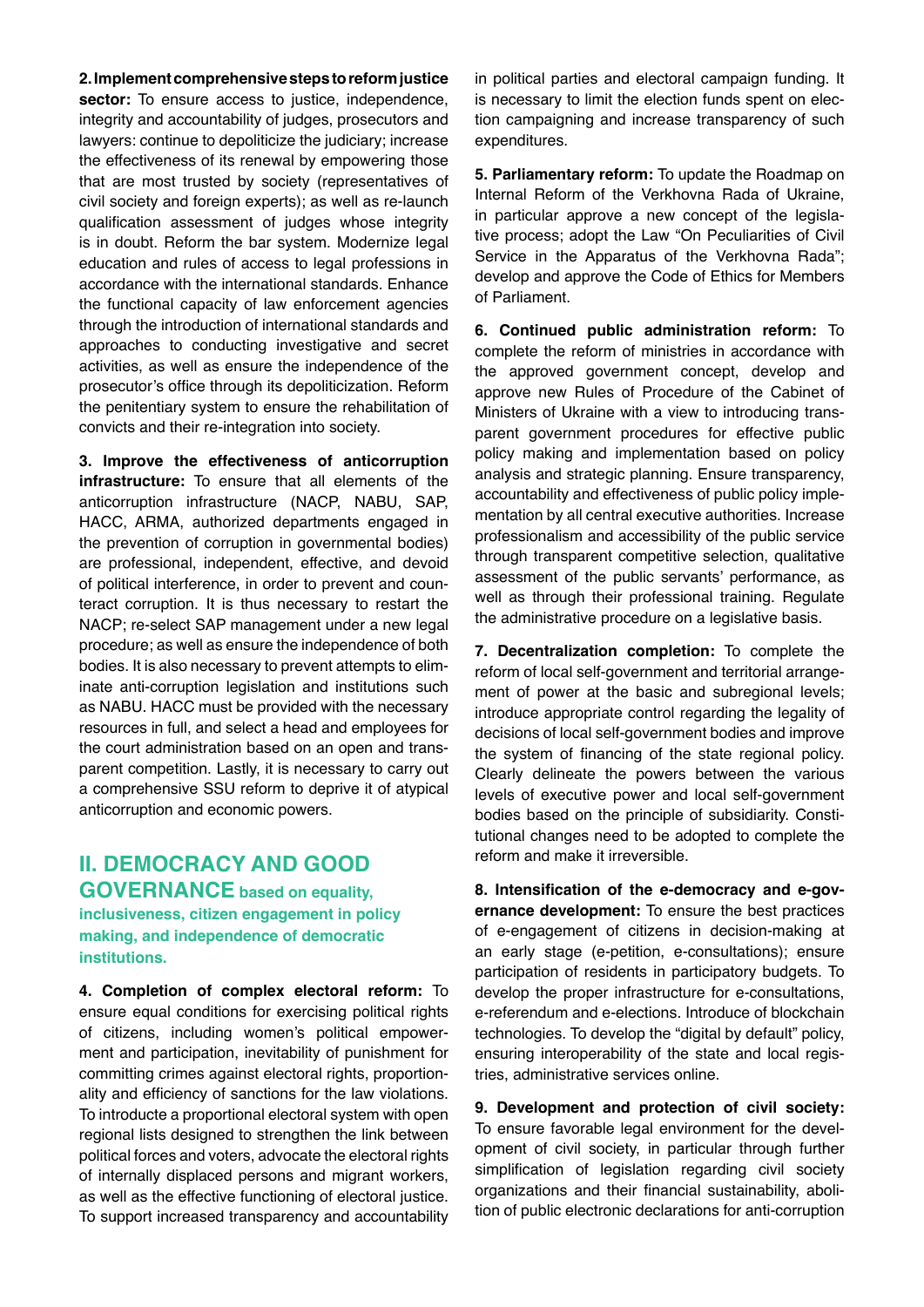activists, effective investigation of all attacks on public activists. Intensify dialogue between civil society and national and local government to strengthen the influence of civil society on the development and implementation of public policies. Strengthen the protection and exercise of human rights, and the safety of civil activists. Guarantee the right to access to public information, in particular by establishing an independent supervisory institution.

**10. Enhancing independence and financial transparency of Ukrainian mass media:** To protect Ukrainian public broadcasting and non-commercial media from political pressure. Introduce a more secure and transparent model for financing the Public Broadcasting Company in line with the Council of Europe standards. Update of the Ukrainian media and advertising legislation to improve conditions for the media environment and respond to current challenges, in particular in audiovisual media services, and internet regulation. Increase the level of media literacy and critical thinking among citizens through educational programs.

# **III. PROSPERITY AND HUMAN CAPITAL DEVELOPMENT based on**

**equitable economic growth that improves wellbeing of all citizens and enables them to exercise their human rights in full.**

**11. Supporting macroeconomic stability and implementing far-reaching market-based economic reforms:** To maintain macroeconomic stability, preserve and protect the independence of the National Bank of Ukraine from any political interference, as well as to continue the implementation of the cooperation program with the International Monetary Fund. Improve business climate and investment attractiveness through the introduction of far-reaching market-based economic reforms:

1) Lift the moratorium and establish an open agricultural land market;

2) Privatize large state-owned enterprises, reduce the list of state-owned enterprises that are prohibited for privatization, and complete the corporate governance reform of state-owned enterprises through the establishment of independent supervisory boards;

3) Reform tax and customs institutions in course of creation of service-oriented bodies, as well as establish a financial investigation aervice as the only body combating economic crimes in the law enforcement system;

4) Liberalize control over the movement of capital and currency regulation, simplify and optimize customs procedures, as well as enforce implementation of existing free trade agreements;

5) Establish equal conditions for doing business, create favorable environment for small and medium-sized businesses based on free competition protected by an effective regulator.

**12. Energy efficiency, liberalization and transparent functioning of energy sector:** To complete the gas and electricity markets reform, abolition of state subsidies in the energy sector, launch of the coal market reform and reduction of its consumption, introduction of competition in the heat supply sector, development of renewable energy sources, as well as the efficient use of energy resources, protection of vulnerable consumers, good governance and energy independence. Implementation of efficient energy efficiency programs in the sectors of energy generation, transportation and consumption, in particular in the residential sector.

**13. Prevention of environmental damage:** To implement the environmental control reform to ensure that it is effective, efficient, operational, transparent, and professional; introduce mechanisms for ensuring the inevitability and proportionality of liability of individuals and legal entities for environmental damage; all measures in the field of environmental protection should be planned taking into account monitoring data and the consequences of their environmental impact. Ensure proper implementation addressing the waste management issue.

**14. Continuation of complex healthcare system reform:** To promote the development of a patient-centered healthcare system by changing the organizational and economic principles of management in accordance with the market conditions and international standards that will ensure equal access to quality healthcare and financial protection in case of illness, as well as create conditions for the introduction of insurance medicine. Ensure prevention of non-communicable diseases and strengthen legislation on tobacco, alcohol and healthy nutrition control.

**15. Social services reform:** To develop a social services system in accordance with international standards; develop a mechanism of public-private partnership, and establish a comprehensive system for responding to domestic violence.

**16. Culture and national memory:** To implement strategies of cultural policy and cultural practices in all spheres; support for the development of creative industries; develop policy on commemoration and symbols aimed at consolidating the Ukrainian political nation; build the public capacity to stand up to human rights violations, including through the prohibition of